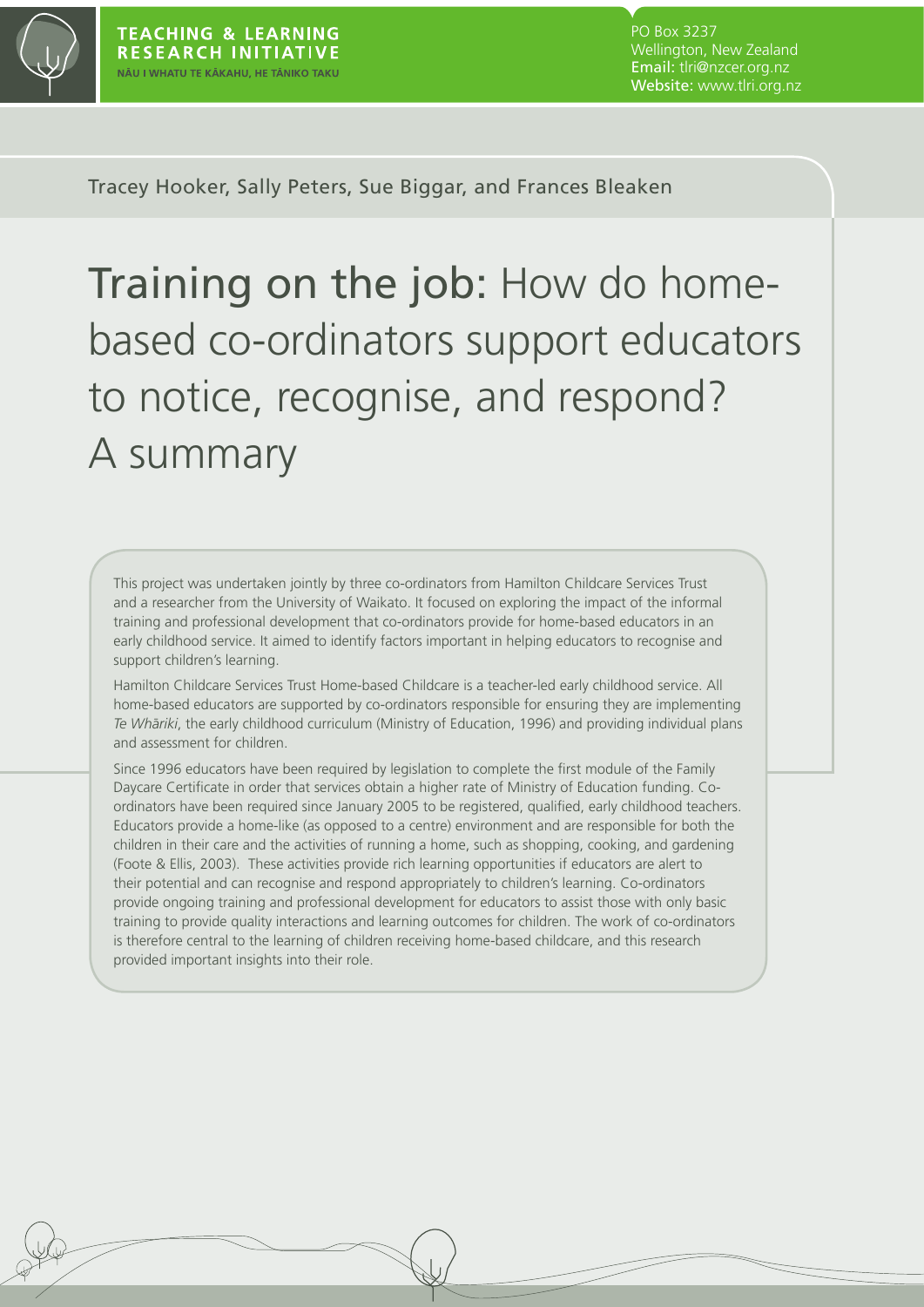

### Research objectives

The research project aimed to identify and document the ways in which home-based childcare co-ordinators support educators caring for children in their own homes to notice, recognise, and respond to children's learning. The research objectives were to:

- • investigate co-ordinators' practice
- • document educators' understanding of children's learning
- discover how one impacts upon the other.

There were three research questions:

- 1. What are co-ordinators doing to support educators to notice, recognise, and respond to children's learning?
- 2. What changes are evident in educators' practice as a result of what co-ordinators do?
- 3. What factors seem to be important in this process?

# Research design and methodology

The project documents the work of three co-ordinators over a seven-month period, including working one-toone with educators in their homes, running professional development workshops and follow-up meetings, and engaging in other informal discussions. The coordinators documented their actions, using field notes to capture what they did with, and for, each educator, along with their observations of the educator's practice.

Co-ordinators analysed changes made by educators, along with their own perceived reasons for such change, to create a case study of each educator. The universitybased researcher interviewed educators at the beginning and end of the project and the data were used to create a similar case study from each educator's point of view. The researcher compared the two perspectives, and any inconsistencies were explored and further information sought to explain them. These detailed case studies were then analysed for emergent themes. Questionnaire data from families and managers provided other sources of evidence regarding changes that had been made.

#### **Participants**

Each of the participating co-ordinators works with a network of up to 20 educators. All were invited to participate in the research, and from those who volunteered each co-ordinator randomly selected 5–15 educators in total. Their backgrounds varied, ranging from new educators with only 5 months' experience to experienced educators who had been in the role up to 17 years.

## Findings

The research provided insights into the ways in which co-ordinators provide informal training and professional development for educators to enable them to notice, recognise, and respond to children's learning. The data suggest that through providing this informal training co-ordinators are able to support quality outcomes for children.

The co-ordinators offered a range of "training-on-thejob" opportunities aimed at challenging and extending each educator's current understanding and practice, at their own pace. This training included many of the features of effective professional development outlined in the best evidence synthesis (BES) on professional development (Mitchell & Cubey, 2003) and was consistent with international recommendations summarised by Everiss and Dalli (2003) in that it was:

- sensitive to the educators' needs both as caregivers and adult learners
- designed to acknowledge and build on their experiential knowledge base
- differentiated (in the one-to-one support) to their different levels.

Using both educator and co-ordinator assessments of the educators' practice, four main areas of change were identified:

- portfolio work
- noticing, recognising, and responding to children's learning
- developing a community of learners
- confidence.

Different educators experienced different inspirational points. The main influences in enhancing their practice over the course of the year had been:

- the support of the co-ordinators
- networking with others
- the workshops.

Educators appreciated the practical support provided by co-ordinators. The workshop was a key factor, but a range of other forms of practical assistance was mentioned, including role modelling, offering help and suggestions to tackle specific issues, and talking about portfolios and planning.

Educators identified warm, respectful, supportive relationships between themselves and co-ordinators as an important factor in enabling them to learn from the co-ordinators. In turn, they enhanced both their relationships with children and their ability to notice, recognise, and respond to children's learning.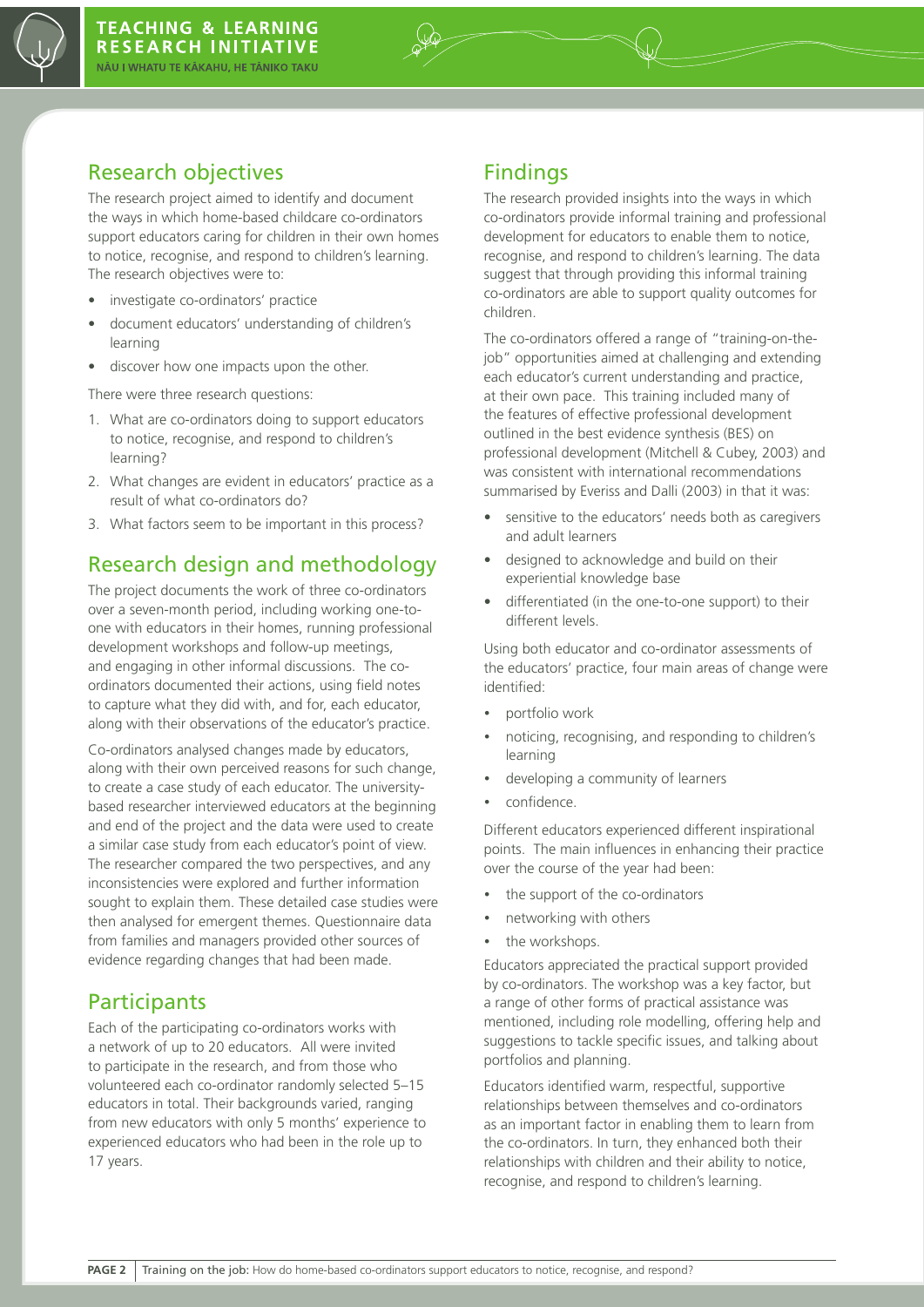The impact of educators' networking with each other, both socially and professionally, was an unexpected finding. Educators supported each other, shared ideas and expertise, and reflected on children's learning. Analysis of change was specific to the individual educators, each of whom was at a different point on their own learning journey when the research began, and so the nature and degree of change varied. For some educators, major changes in their practice prior to the research period were consolidated during the period. For many educators it was a combination of factors that made a difference. As Lily noted:

A combination [of influences] because if we hadn't had the workshops, we wouldn't have had the discussions so it's like a stepping stone because everything that came out of that was positive so it's a combination. You can't define. You can't just say, "It's talking to the others", because we wouldn't have been together if it hadn't been for the research and the willingness to talk about it and the fact that this was a place [in which] we felt safe enough to say, "I haven't got the hang of it  $\dots$  (Int. 2 p. 9)

The nature of the changes made by educators reflects the different categories of an accomplished teacher discussed by Shulman and Shulman (2004). These are being:

- ready (possessing vision)
- willing (having motivation)
- able (both knowing and being able to do)
- reflective (learning from experience)
- communal (acting as a member of a professional community).

The improvements in portfolio work and noticing, recognising, and responding to children's learning were unsurprising outcomes. What was unanticipated was the manner in which the shared focus on children's learning, the educators' own learning about their practice, and the co-ordinators' interest in both—and their own learning about ways to enhance the former fostered a new sensibility, a sense of being what Brown et al. (1993) described as a "community of learners" and Shulman and Shulman (2004) call the communal aspect of the accomplished teacher that includes "deliberation, collaboration, reciprocal scaffolding, and distributed expertise" (p. 265). These aspects of the findings are of particular interest as they indicated how initial professional development inputs could lead to much deeper and long-term changes to practice.

Overall, the factors that make a difference related to the *interweaving* of the practical support provided by co-ordinators and the supportive relationships they developed with the educators (along with workshops and networking), and the aspects of teaching identified by Shulman & Shulman (2004)—being ready, willing, able, reflective, and communal. The respectful and

supportive relationships that were a key factor in enabling the educators to learn from the co-ordinators in turn enhanced both their relationships with children and their ability to notice, recognise, and respond to children's learning. In addition, networking between educators was both a change and a reason for change, as the networks that developed enhanced practice further.

The co-ordinators in turn were energised and excited by the work that their educators were doing, appearing to strengthen these reciprocal relationships further as co-ordinators received affirmation of the work they had been doing, and greater insights into their own role. The work of educators with children was therefore at the heart of a nested set of reciprocal relationships, and learning outcomes for children appeared to be enhanced when there was a positive learning environment for all.

The findings revealed the complexity of the coordinator's role, and the ways in which their work is affected by a web of reciprocal relationships. When these relationships are balanced and synchronised, and there is suitable inspiration, a community of learners can develop. Brown et al. (1993) suggested that, ideally in such a community, all participants become acquirers, users, and extenders of knowledge in a sustained and ongoing process, and this appeared to be the case for the educators and co-ordinators in this project.

#### Limitations

In any research, the data gathered will be influenced by the preoccupations and agendas of the participants, including the researcher(s) (Holliday, 2002). While the focus for this study arose from the co-ordinators' interest in documenting aspects of their practice they felt were working well, the random selection of educators to provide feedback, and the inclusion of the university-based researcher in the data collection and analysis, helped overcome this potential bias. Nevertheless, the data from the educators was gathered from those who volunteered to participate and who may have been more motivated to engage in the training opportunities provided.

#### Conclusions

Training is widely discussed in the literature and clearly related to quality outcomes for children in early childhood settings. However, the picture in regard to home-based settings is less clear. The results of this study suggest that with the initial training that is required, followed by ongoing support and professional development from trained co-ordinators, educators can be supported in noticing, recognising, and responding to children's learning, and in documenting this learning. It is important that any discussions about qualifications and training for educators take into account the small group size and home settings in which these educators work.